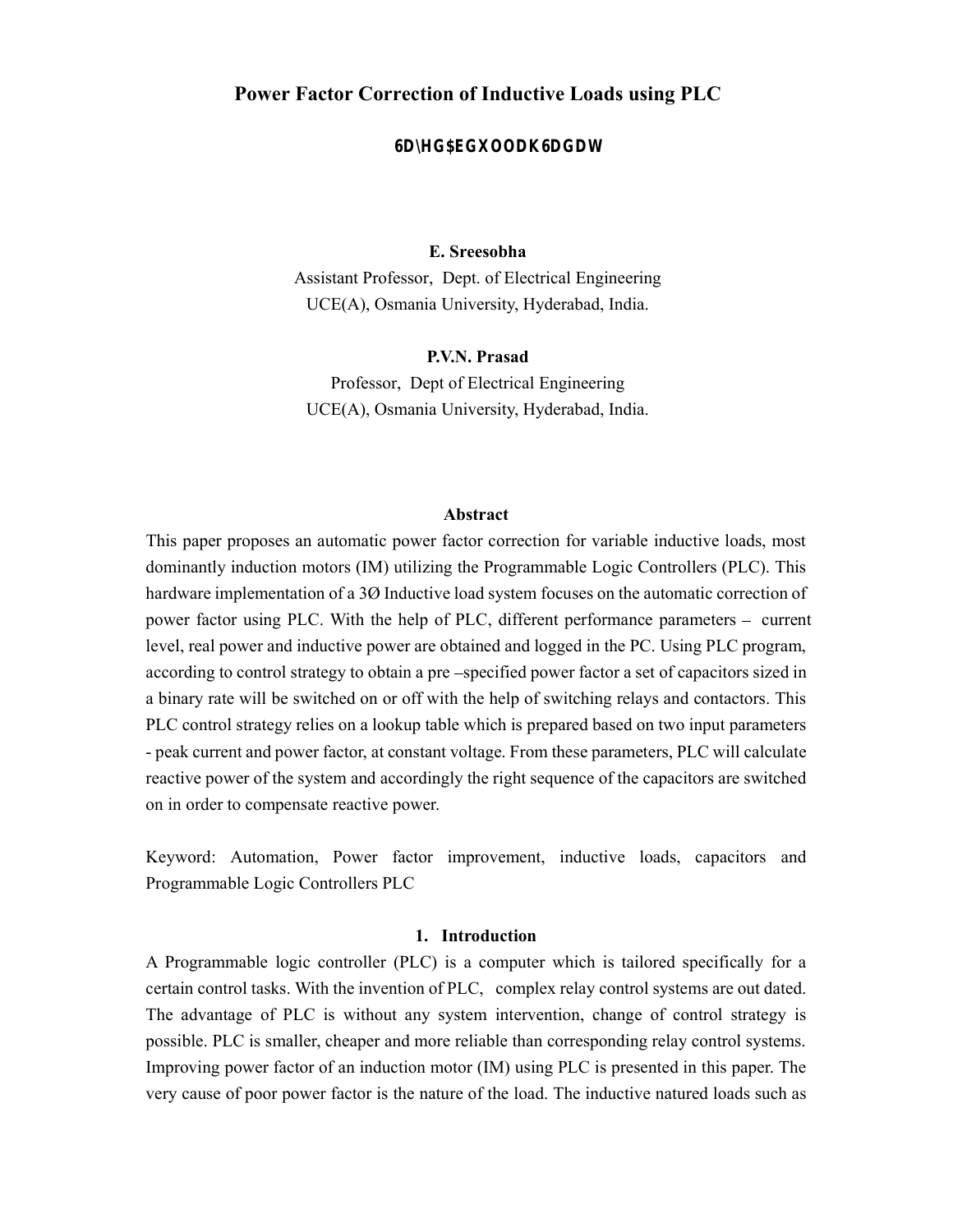Induction motors, arc lamps, electric discharge lamps and industrial heating furnaces cause low power factor. This low power factor will result in increased current magnitude, and additional losses of active power in the system. For a given constant power and voltage, the load current is always inversely proportional to the power factor. Lower the power factor, higher is the load current and vice-versa. Due to low power factor kVA rating of any equipment has to be increased. Since kVA rating of equipment is inversely proportional to power factor which will lead to increase in size of the equipment and cost. To facilitate increased current, conductor size has to be increased. Increased current causes more copper losses, poor efficiency and poor voltage regulation.

 This paper proposes a laboratory model for a PLC based power factor correction to improve the power factor of inductive load system. Proposed algorithm calculates reactive power of induction motor load, compares it with existing capacitance reactive power in the capacitor bank and then compensating the system, so that system will not operate at leading power factor. Zero voltage switching of static switches will prevent the occurrence of the transients and harmonics.

 No load, load and blocked rotor tests are conducted on the given 3Ø induction motor in the laboratory. Based on the experimental values plots of stator current, efficiency, torque and speed as a function of power factor are obtained. Active power, reactive power and power factors of motor are calculated at each load up to rated load. The variation of power factor is in the range of 0.24 to 0.41. From this information the size of the capacitors to be connected, so that power factor is improved, it is calculated by PLC automatically. In order to calculate this automatically, it is required to interface PLC with hardware through appropriate voltage and current magnitudes. Hence voltage and current signals are stepped down using current transformer (CT) and voltage transformer (VT).

### 2. Hardware Architecture

Hardware comprises of 3Ø supply, interfacing circuit, PLC, switching circuit, capacitor bank and 3Ø Induction Motor load as shown in fig.1.



Fig.1 Block diagram of experimental set 2.1 Interfacing Circuit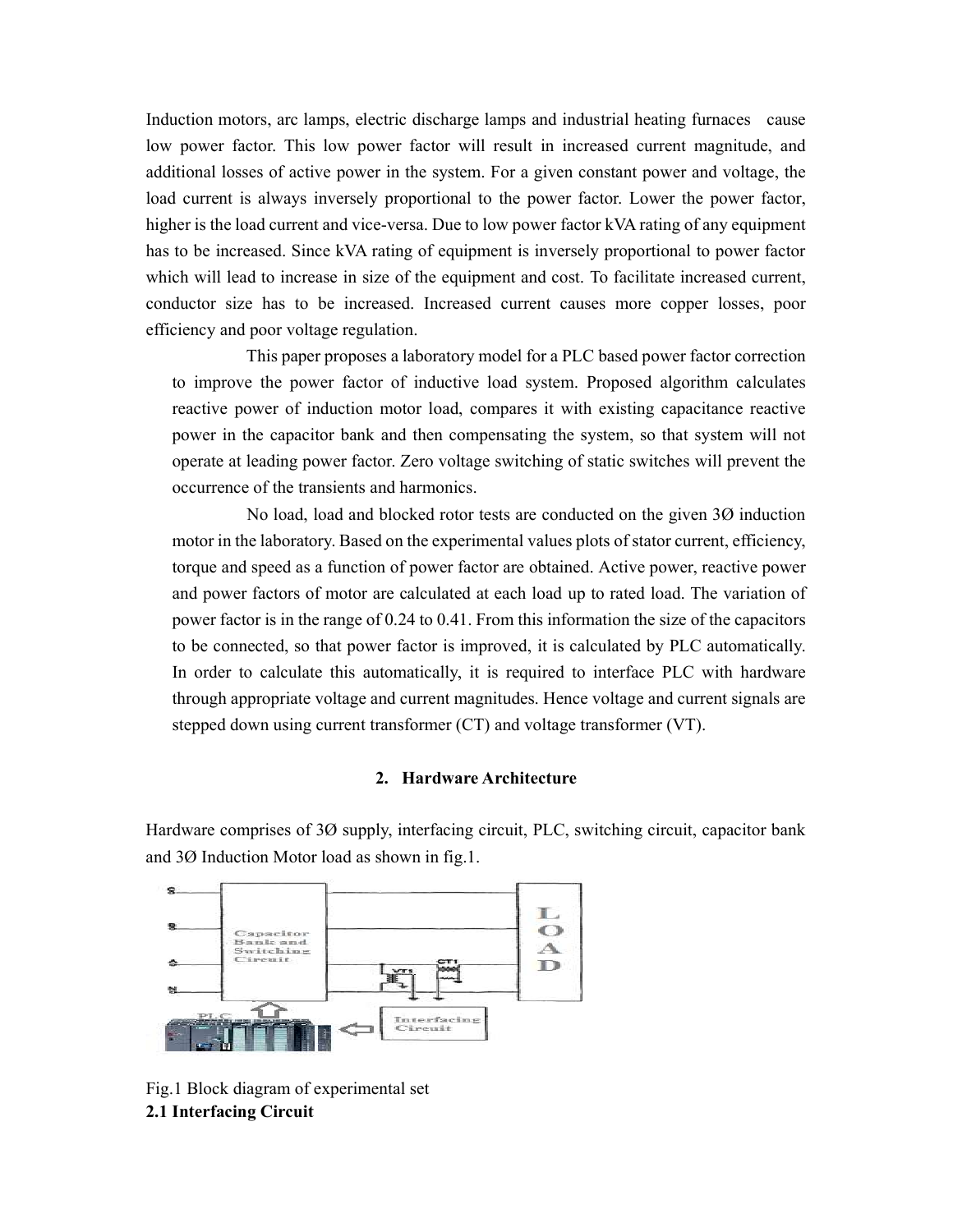The interfacing circuit consists of two main parts, namely Phase angle measuring circuit and current peak detector.



Fig.2 Circuit diagram for phase angle measurement

 The phase angle measuring circuit which is shown in fig.2, comprises of converting stage, comparison stage, XOR stage and finally the clipping stage. At first stage the input sinusoidal current is converted into a square waveform using a comparator op-amp. Similarly the measured voltage is also converted to square waveform. Next the two square waveforms are then compared and the XOR logic is performed. At final stage by taking the output of the stage2, this stage will clip out all negative peaks present in the waveform. The output from port 6 as shown in fig.3 is given to the non-inverting terminal of the peak detector circuit. The conditioned output is a square wave. The amplitude of this square wave is trapped in the capacitor results in a signal, and this signal is given to PLC analog input port. The detected signal is scaled accordingly so as to obtain the desired results.



Fig.3 Circuit diagram of current peak detector

#### 2.2 Programmable Logic Controllers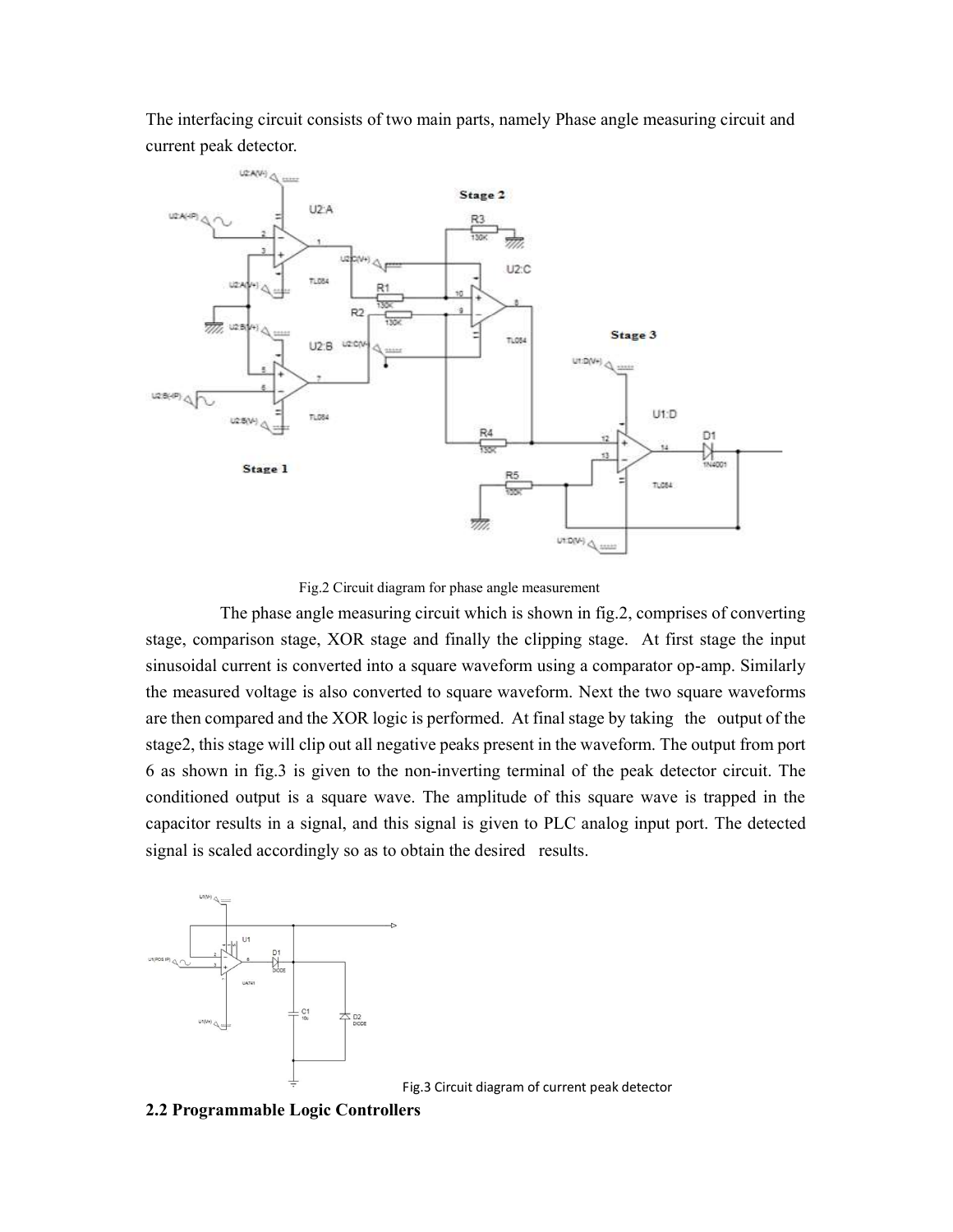The power factor correcting circuit is driven by S7-300 PLC which is shown in fig.4, it consists of several modules - power supply, CPU, digital inputs, Digital outputs, and Analog  $-$ to-Digital converter. The digital input module is a 24 V DC, 13-30 V for "1" logic and  $-3$  to 5 V for "0"logic, 32 input ports. The analog module is a 2-channel, 12-bit analog  $-$ to-digital converter (ACD). The digital output module is a 32 port, 0.5 A output current, 24 V DC rated load voltage [1].

 The two outputs of the interfacing circuit are given to the PLC in the following way; the output of the phase angle measuring circuit is given to the digital input module of the PLC whereas the output of the current peak detector is given to the input of analog to digital converting module. The PLC then calculates the lagging reactive power of the system, and accordingly gives signal to digital output module. The digital output module has the switching circuit connected to it, which in turn connects the sequence of capacitors from capacitor bank which is shown in fig.1.



Fig.4 S7-300 PLC Siemens

## 2.3 Switching Circuits

 The relay switches are energized directly by signal given out by digital output module of the PLC. By checking the bits of these two different sets of ports, it is possible to detect any switch failure. For more harmonic-free operation instead of relays the triac switches can be installed as shown in the fig.5. For this approach another VT is needed. This VT and its associated circuits provide zero crossing detection. The technique is useful to prevent the occurrence of transients, pseudo oscillation and harmonics. Moreover, three CTs and VTs, if employed independent phase compensations can also be achieved. This independent phase sensing of the lagging reactive power makes the controller suitable for an unbalanced power system.



Fig 5: Circuit with Triac Switch Instead of relay

3. Testing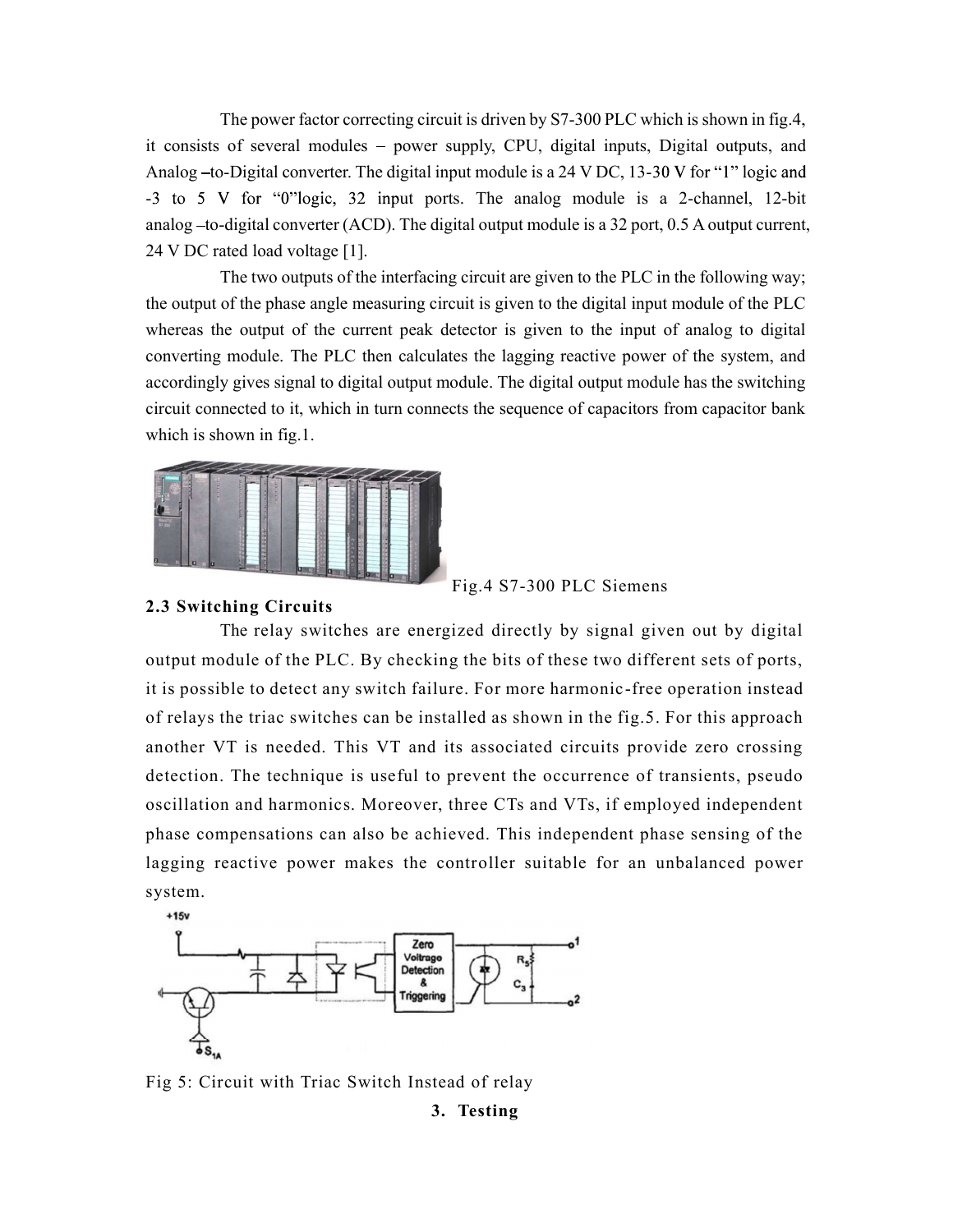The prototype which is designed in the laboratory comprises of a) Three Phase Induction Motor (IM): 3.7 kW, 1430 rpm, 50 Hz, 7.5 A, 415 V line voltage, a delta-connected 3-phase squirrel cage coupled with a brake test mechanism. b) S7-300 PLC as described in Section-2.2. c) Signal conditioning circuit to supply the measurement of lagging reactive power and the switching mechanism. d) Solid-state relays and three capacitors per phase for power factor compensation.

 No load, load test and blocked rotor tests are conducted on the induction motor. From the load test results, power factor vs. load characteristics are plotted as shown in the Fig.6. [2]



Fig.6 Power factor vs. load curve for given induction motor

 From the characteristics, proper combination of capacitors which has to be connected into the circuit, for required VAr compensation is calculated. i.e. if the load current is below 3.9 A , 1 X 20 µF connected in delta and 2 X 2.5 µF capacitors has to be connected in to the circuit. If the load current is in between 3.9 A to 5.2 A then 2 X 2.5  $\mu$ F connected in delta and 2X 20  $\mu$ F connected in star has to be connected in to the circuit. The combination of three 20  $\mu$ F star connected capacitors switched in for loads above 6 A to rated current. These three load current ranges are marked as "A", "B" and "C" in the fig.7. All these combinations are achieved by setting the appropriate relays on with PLC.

 The variation of reactive power and power factor, obtained when loaded IM is controlled through PLC can be observed from the Table1 and Table 2. Improvement in the power factor of IM, with control strategy implemented by PLC can be observed from the values tabulated below.

| Supply(V) | Motor $Current(A)$ | Speed(rpm) | P.F  | $\gamma$ (VAr) |
|-----------|--------------------|------------|------|----------------|
| 400       |                    | 1447       | 0.24 | 2017.8         |
| 400       |                    | 1467       | 0.28 | 2660.4         |
| 400       |                    | 1465       | 0.37 | 3218.3         |
| 400       |                    | 1446       | 0.40 | 3809.8         |

Table 1: Variation of Power Factor without Compensation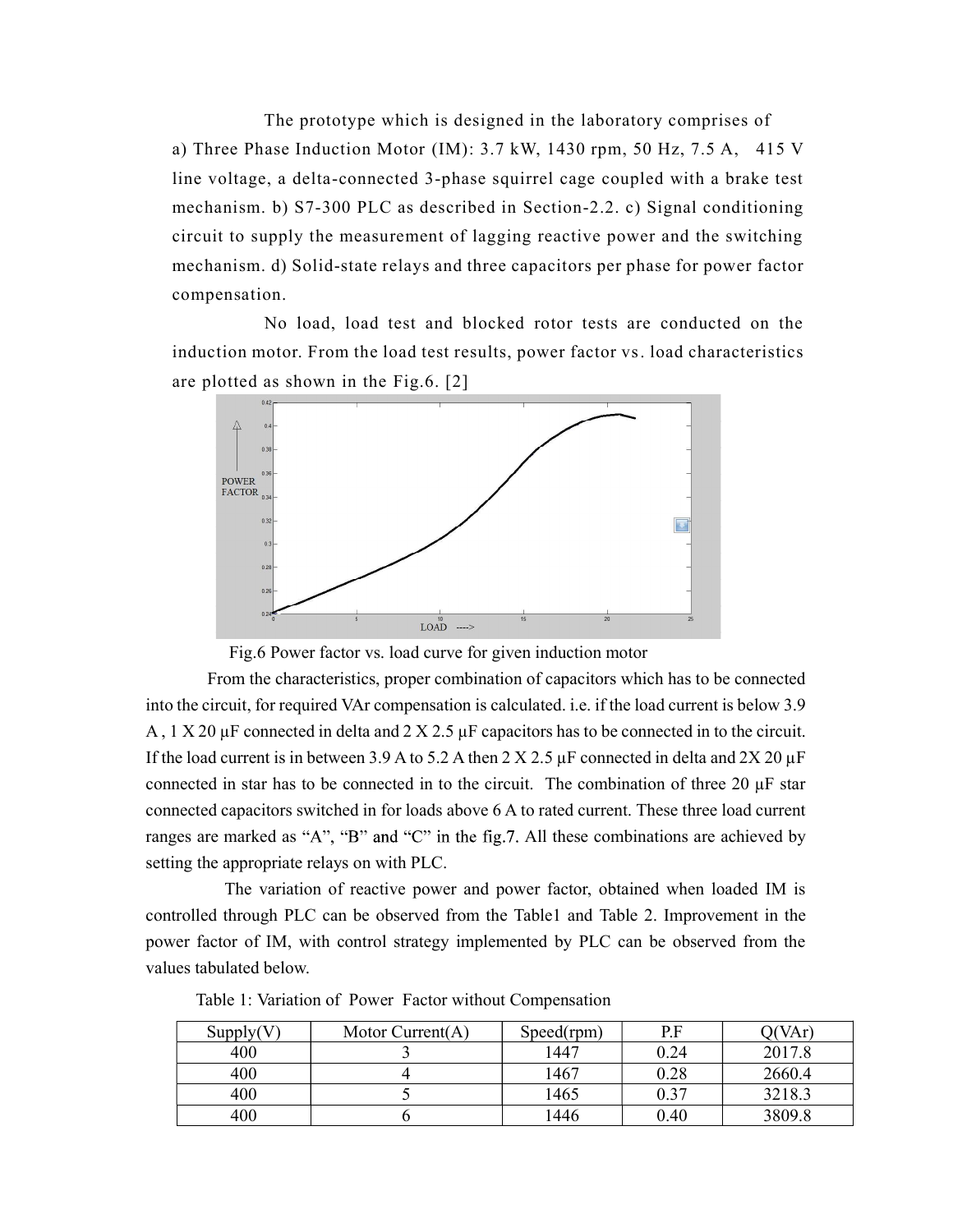| ∩∩<br>'VV<br>$\cdot$ $\cdot$ $\cdot$ | $\overline{\phantom{a}}$<br>.<br>$\overline{\phantom{a}}$ | . | .<br>. |
|--------------------------------------|-----------------------------------------------------------|---|--------|
|--------------------------------------|-----------------------------------------------------------|---|--------|

| Supply(V) | Motor Current $(A)$ | Speed(rpm) | P.F   | VAr)   |
|-----------|---------------------|------------|-------|--------|
| 400       |                     | 1494       | 0.945 | 747.78 |
| 400       |                     | 1474       |       |        |
| 400       |                     | 1465       |       |        |
| 400       |                     | 1453       | 0.99  | 586.41 |

Table 2: Variation of Power Factor with Compensation

## 4. Results

 Square waves are obtained when sinusoidal voltage and current input are given to the two comparator op-amps. Comparison of these square waves shown in Fig.9 and Fig.11 will give the EXOR output. The resultant waveforms showing phase angle difference between voltage and current for different loads are shown in the Fig.8 and Fig.10 respectively. Improved phase angle relation and P.F can be examined easily from these voltage and current wave forms.



Fig.7 Power factor vs. load current

No load - without compensation:

V=400 V, I=3 A, N=1447 rpm, P=500 W, pf=0.24lag

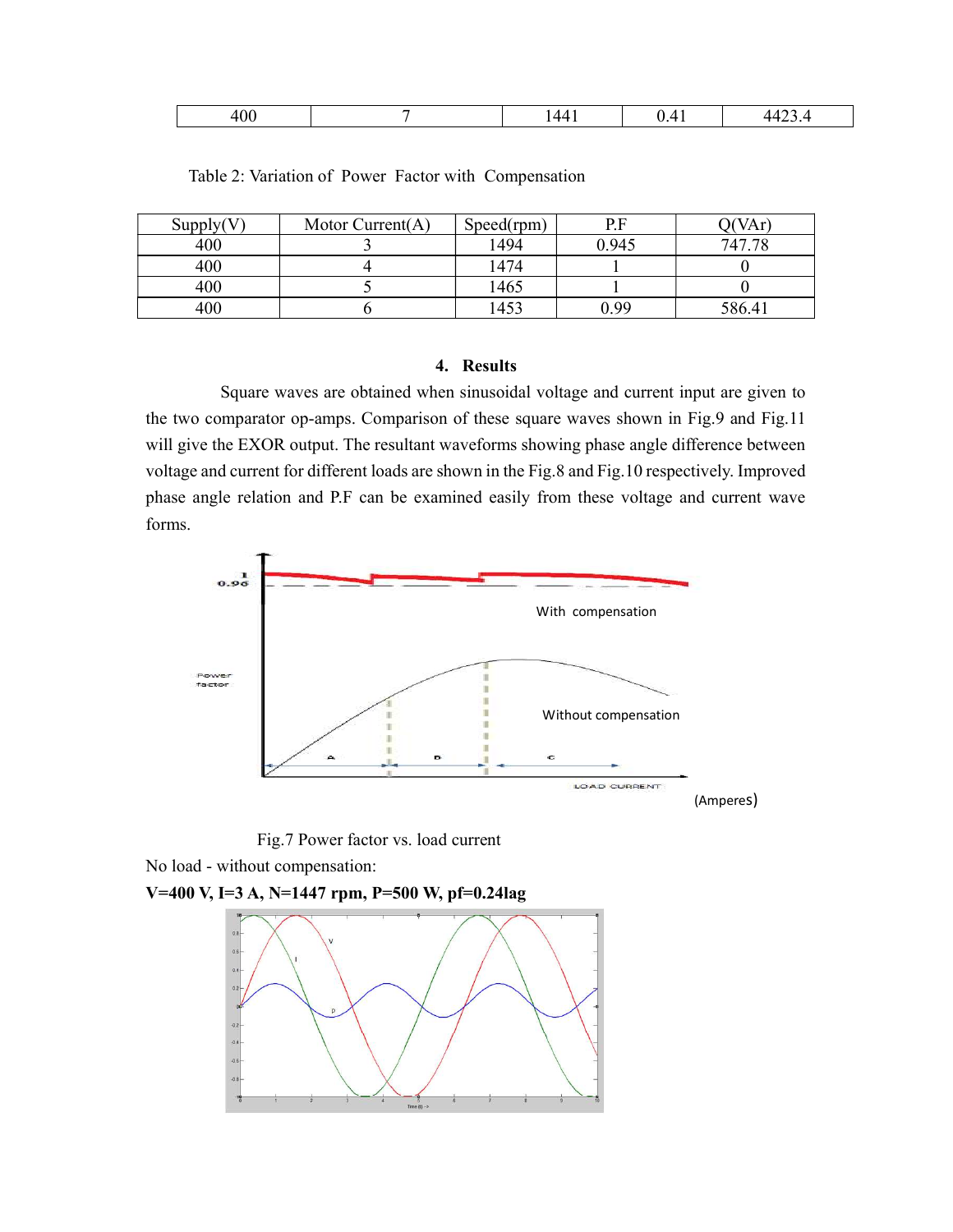Fig.8 Voltage and Current wave forms for no load condition

On load - without compensation:

Load- 21kg brake load



Output wave forms:



Fig.9 Comparator op-amps and EXOR Fig.10 Voltage and current wave forms

# V=400 V, I=7 A, N=1441 rpm, W=2000 w, pf=0.41

On load - with compensation:

Load: 19.2Kg brake load





Fig.11 Comparator op-amps and EXOR Fig.12 Voltage and current wave forms – Output wave forms: 19.2Kg brake load

## 5. Conclusions

 The software strategy adopted will be particularly helpful in visualizing various problems involved in power factor correction. The salient features involved in the experiment are, (a) The utility of PLC in the design of an automatic power factor correction system, (b) The control strategy associated with automatic power factor correction system, (c) The physical visualization of the power factor improvement. Advantage of the proposed PFC compared with other controllers are that no drastic change in the hardware circuitry is envisaged to cope with different VAr ratings. Only the rating of the static switches and the capacitors needed are to be changed. Also there will be no change in the software strategy.

# 6. References